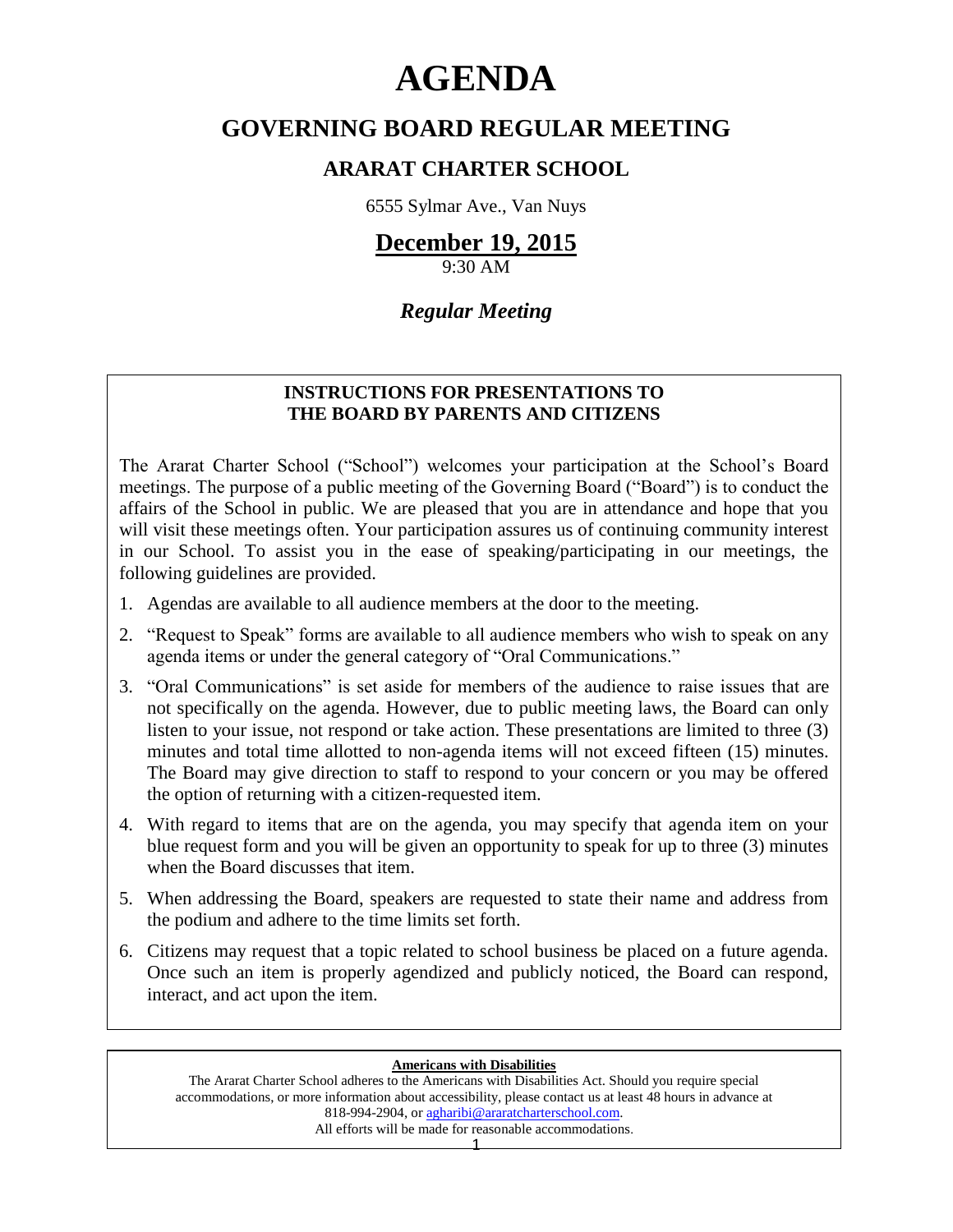#### **I. OPEN SESSION**

#### **A. CALL TO ORDER:**

Meeting was called to order by Board Secretary, Dr. Silva Karayan at \_\_\_\_ am.

#### **B. ROLL CALL**

|                      | Present | Absent |
|----------------------|---------|--------|
| Shakeh Avakian       |         |        |
| Marlena Gonzalez     |         |        |
| Lorena Gonzalez      |         |        |
| John Henderson       |         |        |
| Sylva Karayan        |         |        |
| Berjouhi Koukeyan    |         |        |
| Hermine Mahseredjian |         |        |
| Aret Oz              |         |        |
| Mayra Perez          |         |        |
|                      |         |        |

#### **C. APPROVAL OF MINUTES OF BOARD MEETING OF NOVEMBER 19, 2015**

Moved by: Seconded by: Vote:

#### **II. COMMUNICATIONS**

#### **A. ORAL COMMUNICATIONS:**

*Non-agenda items: no individual presentation shall be for more than three (3) minutes and the total time for this purpose shall not exceed fifteen (15) minutes. Ordinarily, Board members will not respond to presentations and no action can be taken. However, the Board may give direction to staff following a presentation.*

#### **B. FOR INFORMATION: CHAIRPERSON'S REPORT**. (Attachment)

- **1. Prop 39/Alternative Facilities Use Agreement**
- **2. Update Regarding the Leasing/Purchasing and Financing of a Facility**
- **3. Update on WASC Accreditation**
- **1. Annual Board Re-Organization**
- **2. Update on the Diversity plan**

#### **C. FOR INFORMATION: PRINCIPAL'S REPORT.** (Attachment)

*This is a presentation of information that has occurred since the previous Board meeting. (Per attached report)*

- **1. Update on Calendar of Events**
- **2. Update on School Activities**
- **3. Update on Audits, Review, & Mandated Reporting**

#### **D. FOR INFORMATION: FINANCIAL REPORT**

*This is an update from what has transpired since the last board meeting.*

- **1. Budget to Date Update.** Budget to date update and report from Edtec
- **2. 1 st Interim Financial Audit Report FY16**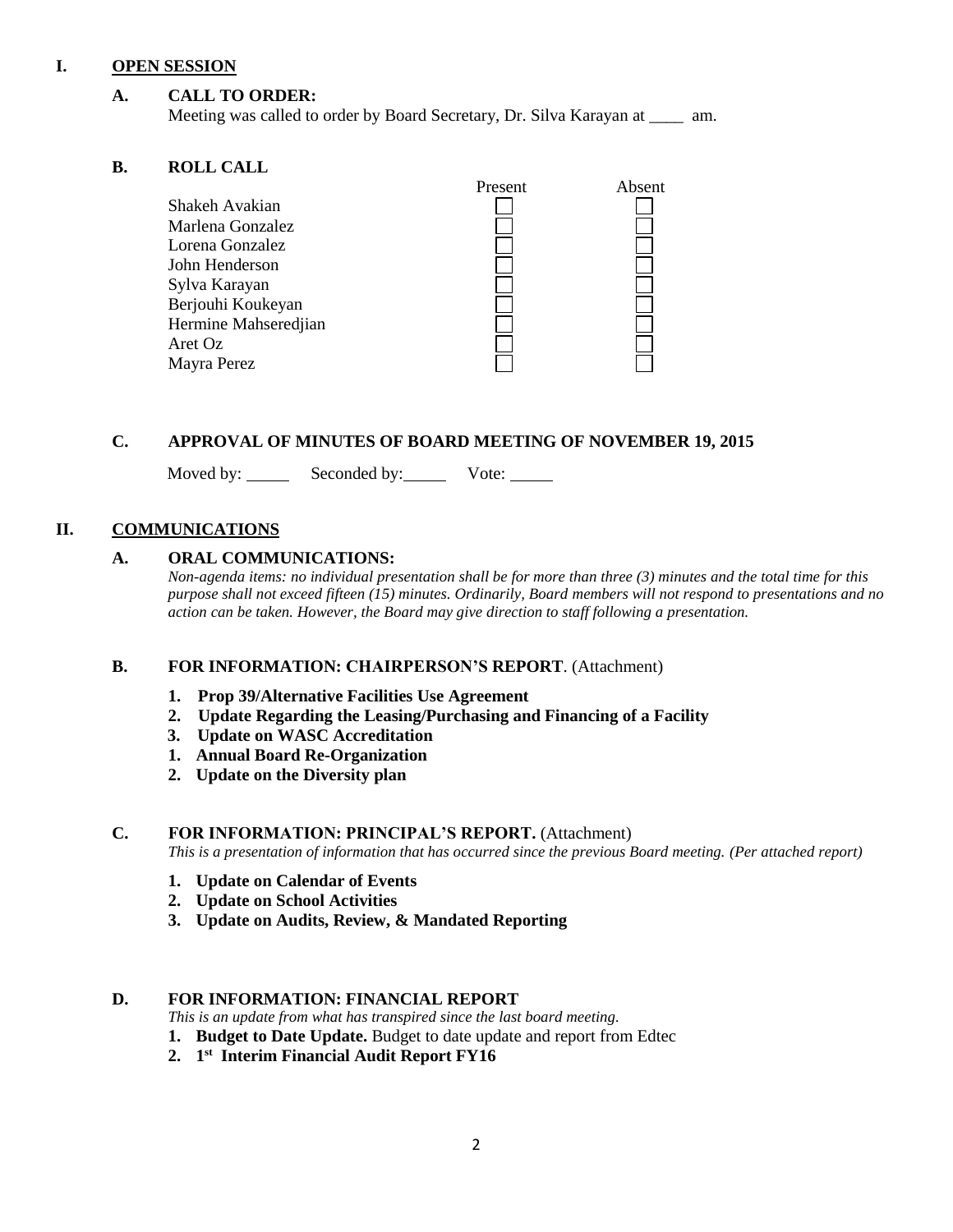#### **III. CONSENT AGENDA ITEMS**

*All matters listed under the consent agenda are considered by the Board to be routine and will be approved/enacted by the Board in one motion in the form listed below. Unless specifically requested by a Board member for further discussion or removed from the agenda, there will be no discussion of these items prior to the Board votes on them. The Principal recommends approval of all consent agenda items.*

#### **Approval of Consent Agenda**

Motion by: Seconded by: Vote:

#### **IV. ACTION ITEMS**

#### **A. Approval is Requested for 2015-2016 Educator Cost Effectiveness Expenditure Plan Recommend approval**

 Motion by: Seconded by: Vote:

#### **B. Approval is Requested for 2014-2015 Wilkinson's Audit Report Recommend approval**

 Motion by: Seconded by: Vote:

#### **C. Approval is Requested for LAUSD Alternative Facilities Use Agreement, 2016-2017 Recommend approval**

 Motion by: Seconded by: Vote:

#### **D. Approval is Requested for 2015-2016 Fiscal Year Interim Report Recommend approval**

 Motion by: Seconded by: Vote:

#### **V. INFORMATION ITEMS**/**POSSIBLE ACTION:**

#### **A. Update on Paychex Software Implementation**

- **B. Options for Special Education 2016-2017**
- **C. IPADS vs. Chromebooks**
- **D. Upcoming CCSA Conference – March 14-17, 2016 Long Beach, CA**
- **E. Association Update**

#### **VI. CLOSED SESSION**

*Adjourned to Closed Session at\_\_\_\_\_\_\_\_\_\_\_\_ to consider and/or take action upon any of the following items:*